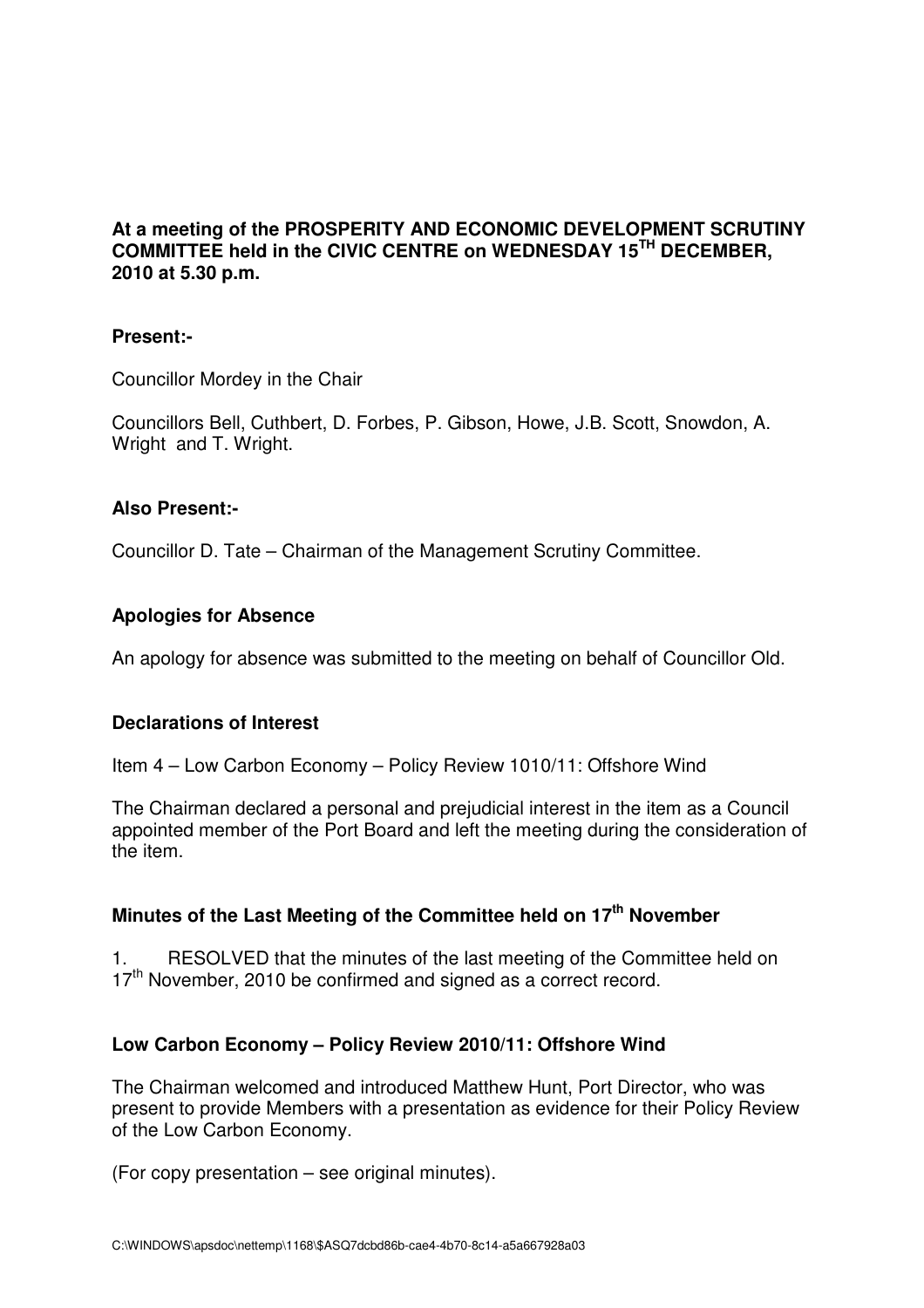Mr. Hunt informed Members that the Port of Sunderland was the United Kingdom's second largest municipally owned port. It represented a prime asset in the City's profile of a key destination for major commercial growth, stemming from the development of successful trade and business operations. Members were informed that:-

- the recommendations of the Department of Transport's Municipal Ports Review (2006) had been adopted;
- the new Port Board and Port Director had been appointed to enhance the commercial and operational decision making process;
- the single Port operation, comprising:-
	- Competent Harbour Authority;
	- Competent Pilotage Authority;
	- Landlord and development;
	- Stevedoring, warehousing and logistics;
- the potential for offshore renewable energy had been recognised in the Sunderland Economic Masterplan.

The Port facilities included:-

- Deepwater river berths close to the open sea with non-compulsory pilotage;
- Multi-use impounded dock system with vessel locking capability;
- Rail connections to Corporation Quay river berth and South Docks;
- Comprehensive cargo handling, warehousing and distribution services;
- Fully flexible, highly trained and well qualified workforce.

With regard to the development of the Port's market this would centre on:-

- Mixed dry bulks (steel scrap, grain, technical bulks);
- General and project cargo (e.g. Liebherr maritime and offshore cranes, selfpropelled modular transport);
- North Sea Oil and gas industry support;
- Ship repair and marine engineering;
- Renewable energy and subsea engineering.

Mr. Hunt informed Members of the Market Opportunity with regard to offshore wind as a renewable energy. This centred on Round Three of the Crown Estates initiative and would target Zone 3 (Dogger Bank) which was one of 9 zones surrounding the UK. The Developer for Zone 3 which was the largest of the 9 Zones was Forewind which was a consortia comprising SSE, RWE, Statoil and StatKraft.

Parsons Brinckerhoff had carried out a market assessment of the potential Port of Sunderland expansion. This had identified the following four development phases:-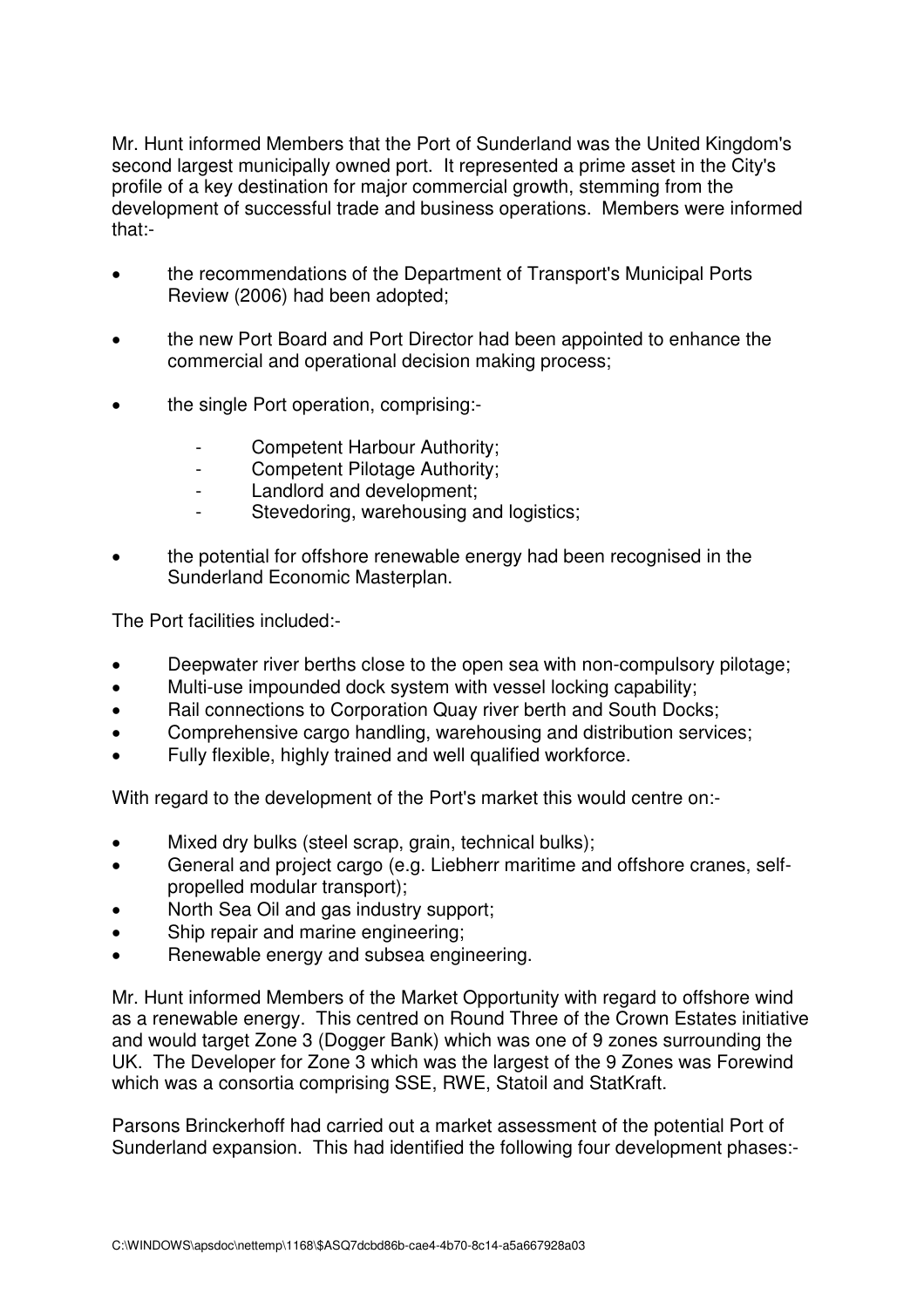- pre-development marine surveys;
- manufacture;
- assembly and installation;
- operations and maintenance.

In conclusion Mr. Hunt advised Members of the Land Development Potential at the Port.

In response to an enquiry from Councillor Howe, Mr. Hunt advised that the oil operation at the Port had been closed by the business concerned due to changing patterns in the supply chain. It had been a market led decision.

Councillor T. Wright referred to the 150 acres of land at the Port and asked if this included the railway sidings. In addition he asked who owned the sidings and if they could be included in the Port's portfolio. Mr. Hunt replied that he was unsure of the current ownership, however, they were not owned by the Port.

Councillor Gibson referred to the planning regulations that seemed to curtail wind farm development when compared to other areas such as the South West United States and asked if it was possible that Port land could be developed for this purpose. Mr. Hunt confirmed that it was certainly a suggestion that was worthy of consideration going forward.

Councillor Cuthbert welcomed the plans to attract revenue from the offshore industry and in particular the plans to attract manufacturing industries. He referred to the loss of the oil contract and asked what percentage of the Port's business it represented. In addition he asked which of the Port's five market streams was in the best position to make up the loss. Mr. Hunt replied that he did not have the exact figure to hand but would supply it to Councillor Cuthbert. With regard to the market streams there was a danger in being too prescriptive, he believed he would be in a position to provide a more definitive answer in a year's time.

Councillor Cuthbert referred to the establishment of the new Port Board and asked if Mr. Hunt believed it to be the correct format as it currently stood. Mr. Hunt advised that he had been appointed on  $1<sup>st</sup>$  June, 2010 and that the new arrangements had already been implemented by that stage, however, he informed the Committee that the Port's governance arrangements were one of the attractions in applying for the job. He stated that arrangements were working well and that the Board had been supportive in developing the five market development streams.

In response to an enquiry from Councillor A. Wright regarding the type of potential manufacturing that could be attracted, Mr. Hunt referred to the example of a wind turbine. This would comprise concrete and steel foundations, the tower/superstructure, gear box, blades, internal electronics and cabling together with an export cable to transmit the power. This would involve a whole host of manufacturing industries and organisations. The opportunities were huge and exciting and involved a variety of skills.

Councillor Bell highlighted the development potential in utilising the railway infrastructure at the Port given the Green Agenda to reduce freight capacity on the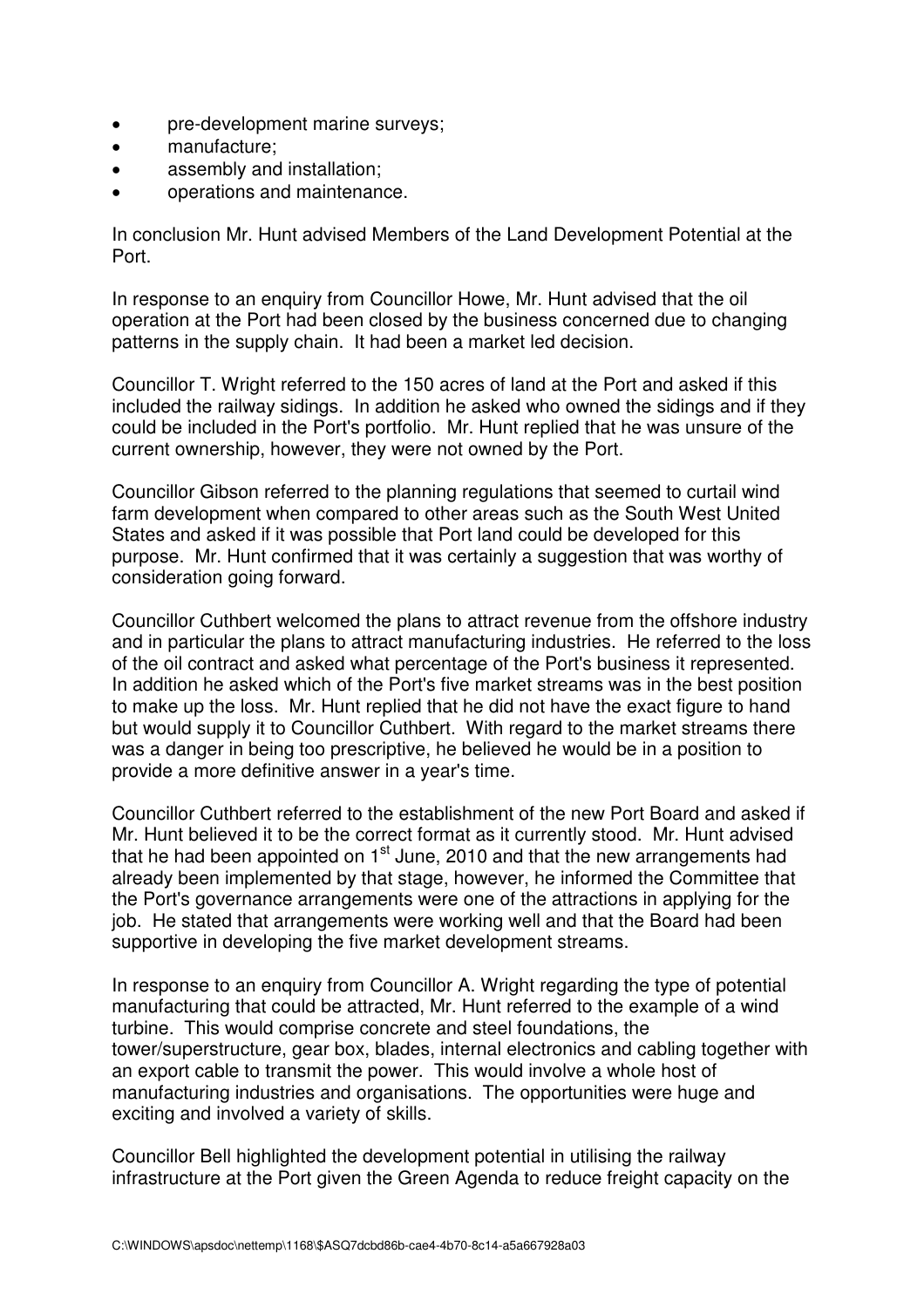roads. He also highlighted the potential to develop a small scale, rail fed container terminal.

Councillor Howe welcomed Mr. Hunt's upbeat attitude but expressed concern at the competition from Blyth, Port of Tyne, Teesport, Seaham and Humberside, all of which he believed to be well established and ahead of Sunderland. Mr. Hunt acknowledged that the competition was very strong, however, the current challenging economic climate was tough for all Ports. There was a need to establish and be clear about niche positions. For example, the Dogger bank Offshore Wind initiative would provide pre development opportunities, manufacturing, assembly and maintenance opportunities. These were all tangible opportunities but Sunderland couldn't afford to be complacent.

The Chairman having thanked Mr. Hunt for his presentation, it was:-

2. RESOLVED that the report and presentation be received and noted.

# **Low Carbon Place task and Finish Group Work Programme 2010-11**

Claire Harrison, Assistant Scrutiny Officer, presented a report of the Chief Executive (copy circulated) which provided Members with the current Work Programme for the Committee's Low Carbon Place Task and Finish Group for the 2010-11 Council Year.

(For copy report – see original minutes).

The Chairman, in response to an enquiry from Councillor Gibson, advised that it was hoped the retrofit visit would be rescheduled for January 2011. Members were also advised that representatives from the University would now be appearing before the full Committee rather than the Task and Finish Group.

3. RESOLVED that the Low Carbon Place Task and Finish Group Work Programme for 2010-2011 be received and noted.

# **Performance Report Quarter 2 (April-September 2010)**

The Chief Executive submitted a report (copy circulated) which provided the Committee with performance information in relation to the following issues:-

- Progress in relation to the LAA targets and other national indicators;
- Progress in relation to the Economic Challenges Policy Review and Working Neighbourhood Strategy Policy Review Recommendations;
- the results of the annual MORI residents survey which took place during May to July 2010.

(For copy report – see original minutes).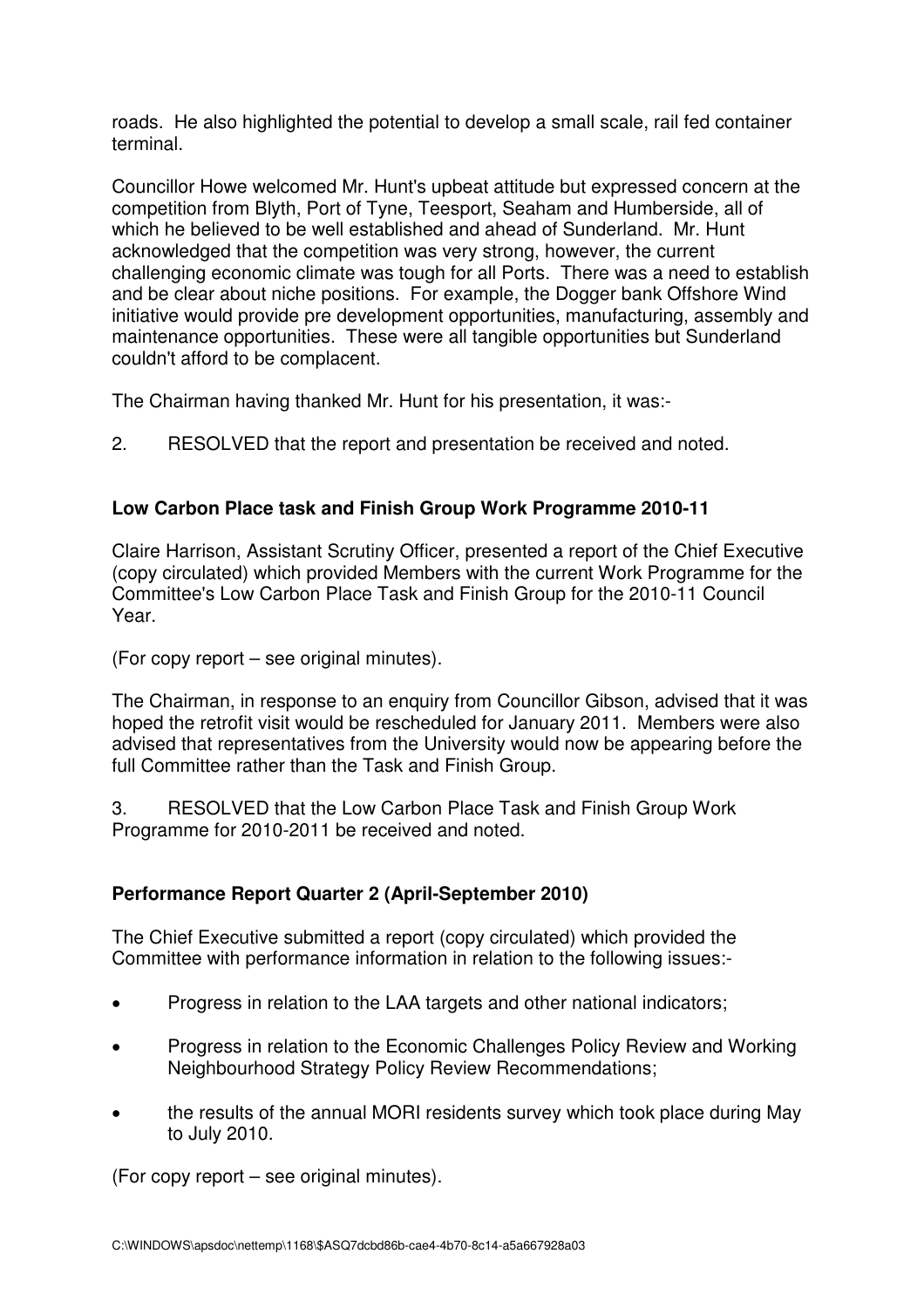Gillian Robinson, Corporate Performance Monitoring Manager, presented the report and with regard to the MORI survey advised that most residents spoke well of Sunderland City Centre. Over three in five thought it was good, compared with one in five who rated it poorly. Frequent visitors tended to be more positive; two thirds of those who came at least once a month (67%) said that the City Centre was good overall.

With regard to the individual aspects of the City Centre, satisfaction was highest with footpaths and pedestrian areas, things to do in the evening and signposting – about two in three people said these were good. Three in five also said this about the general cleanliness of the City Centre, its leisure and entertainment facilities and the shopping facilities, the cleanliness 'net' good rating increased from +27 in 2006 to +44 in 2010.

Opinion was much more divided on new buildings and developments with only two in five people rating these as good and one in five considering them poor. Similarly, only three in ten gave future plans for the City Centre a favourable rating, compared with one in five who rated these negatively.

Young people aged 16-24 spoke particularly well of the City Centre. For example, they were much more likely that residents aged 65+ to rate as 'good' the City Centre overall (81% compared with 53%) and shopping facilities (81% compared with 48%).

On the other hand, affluent residents were more critical. People in social grades A and B were more likely than the City norm to rate the shopping facilities as poor (38% compared with 25% overall), as well as future plans for regeneration (26% compared with 19%) and the City Centre overall (33% compared with 20%). Owneroccupiers were also more negative than others, which may be because they are more likely to be in grades A and B. For instance, three in ten (30%) said shopping facilities were poor, considerably more than among either social tenants (19%) or private sector rents (14%).

Attitudes also varied geographically, Coalfield residents being more satisfied with the City Centre than the Sunderland average (69% compared with 63%). Conversely, people were more critical in North and East Sunderland. For example, dissatisfaction with shopping facilities was greater in these areas than the City Norm (33% in the North and 34% in the East compared with 25% overall).

Members attention was then drawn to Appendix 2 of the report which provided an overview of the position for relevant national indicators and any retained local indicators.

In conclusion, Ms. Robinson briefed the Committee on progress to date in implementing the recommendations from the Committee's Policy Review into Economic Challenges and Working neighbourhood Strategy.

Councillor Cuthbert welcomed the report but working in a job dealing with statistics he expressed concern that a lot of the statistics presented in the report were confusing at first glance. In particular, he pointed to the example of the pie charts on